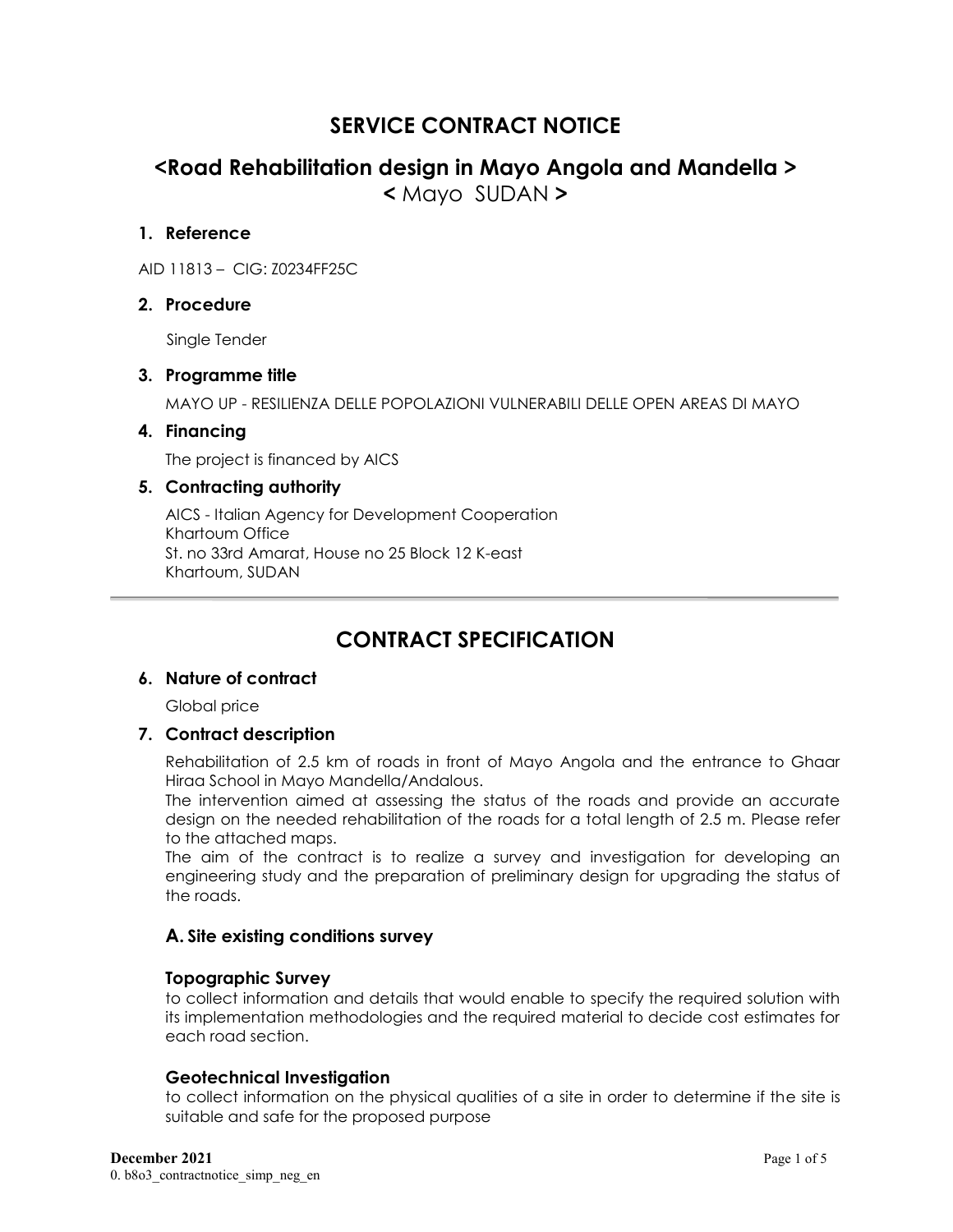### **Hydrology Investigation**

to provide water direction and suitable slopes

## **B. Design development**

## **Geometric and Pavement Design**

The design shall be developed according to the determined data from the survey process and according to local authorities' guidelines and standards. Structural design for Culvert must be foreseen.

## **C.Bill of Quantities (BoQ)**

Preparation of BOQ for 2.5 km road rehabilitation according to the attached map

## **8. Number and titles of lots**

One lot only

## **9. Maximum budget**

10.000,00 euro <ten thousand euro//00>

# **CONDITIONS OF PARTICIPATION**

## **10. Legal basis, eligibility and rules of origin**

Participation in this tender procedure is open only to the invited tenderers.

### **11. Number of tenders**

No more than one tender can be submitted by a natural or legal person whatever the form of participation (as an individual legal entity or as leader or member of a consortium submitting a tender). In the event that a natural or legal person submits more than one tender, all tenders in which that person has participated will be excluded.

### **12. Grounds for exclusion**

As part of the tender, tenderers must submit a signed declaration, included in the tender form, to the effect that they are not in any of the exclusion situations listed in Section 2.6.10.1. of the practical guide.

Tenderer included in the lists of EU restrictive measures (see Section 2.4. of the PRAG) at the moment of the award decision cannot be awarded the contract.

## **13. Sub-contracting**

Subcontracting is **not** allowed.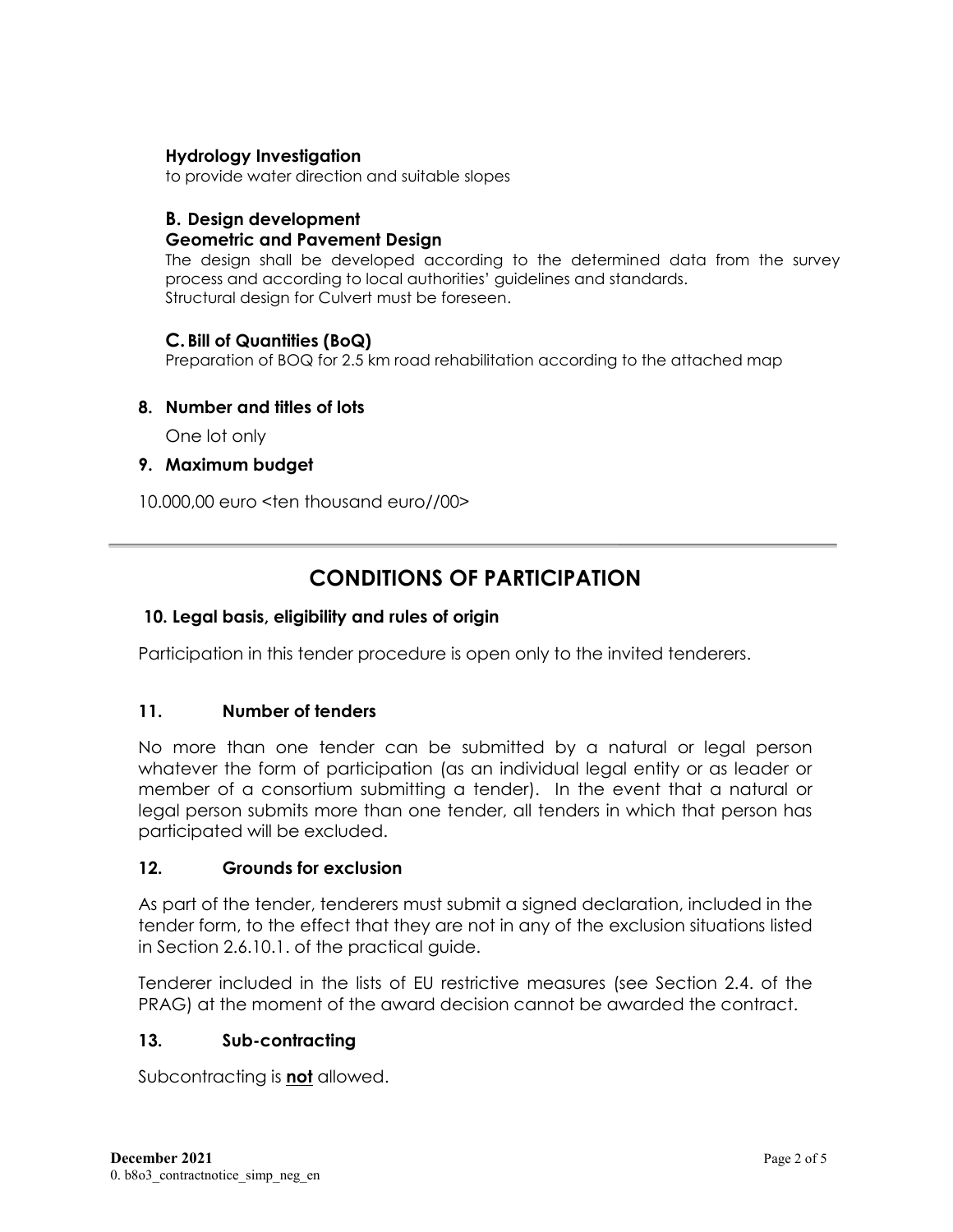# **PROVISIONAL TIMETABLE**

## **14. Provisional commencement date of the contract**

#### **< 24.02.2022 >**

### **15. Implementation period of the tasks**

**1 month** from the signature of the contract from the last parties

# **SELECTION AND AWARD CRITERIA**

### **16. Selection criteria**

#### **Capacity-providing entities**

An economic operator (i.e. candidate or tenderer) may, where appropriate and for a particular contract, rely on the capacities of other entities, regardless of the legal nature of the links it has with them. If the economic operator relies on other entities, it must in that case prove to the contracting authority that it will have at its disposal the resources necessary for the performance of the contract by producing a commitment by those entities to place those resources at its disposal. Such entities, for instance the parent company of the economic operator, must respect the same rules of eligibility and notably that of nationality as the economic operator relying on them and must comply with the selection criteria for which the economic operator relies on them. **Furthermore, the data for this third entity for the relevant selection criterion should be included in a separate document**. Proof of the capacity will also have to be provided when requested by the contracting authority.

With regard to **technical and professional criteria**, an economic operator may only rely on the capacities of other entities where the latter will perform the tasks for which these capacities are required.

With regard to **economic and financial criteria**, the entities upon whose capacity the economic operator relies, become jointly and severally liable for the performance of the contract.

The following selection criteria will be applied to the tenderers. In the case of tenders submitted by a consortium, these selection criteria will be applied to the consortium as a whole if not specified otherwise. The selection criteria will

**1) Economic and financial capacity of the tenderer (**based on item 3 of the tender form). In case of tenderer being a public body, equivalent information should be provided. The reference period which will be taken into account will be the last three financial years for which accounts have been closed.

 $\triangleright$  the average annual turnover of the tenderer in the past 3 years must be at least equivalent to  $\epsilon$  20.000,00 which is the double of the maximum budget estimated for the service.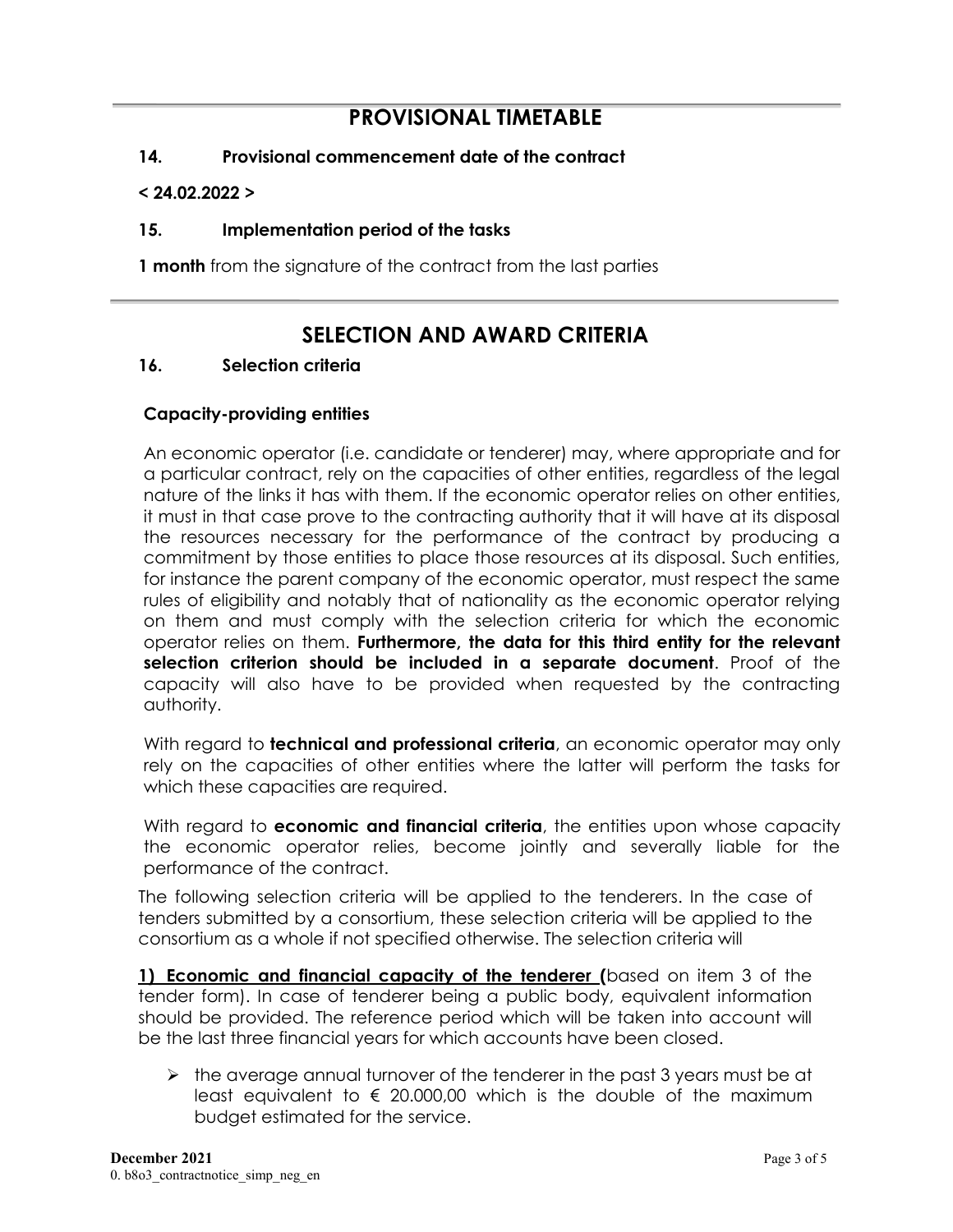# **2) Professional capacity of the tenderer (**based on items 4 of the tender form).

The reference period which will be taken into account will be the last three years preceding the submission deadline.

 $\triangleright$  Tenderers should have worked during the past 3 years' as team-leader etc. with at least 2 collaborators in fields related to this contract.

**3) Technical capacity of tenderer** (based on items 5 and 6 of the tender form). The reference period which will be taken into account will be the last three years preceding the submission deadline

 $\triangleright$  Tenderers should have performed in the 3 years preceding the date of the tender at least n. 1 design project of the same amount and complexity as the works concerned

This means that the service contract the tenderer refers to could have been started at any time during the indicated period but it does not necessarily have to be completed during that period, nor implemented during the entire period. Tenderers are allowed to refer either to service contracts completed within the reference period (although started earlier) or to service contracts not yet completed. Only the portion satisfactorily completed during the reference period will be taken into consideration. This portion will have to be supported by documentary evidence (-statement or certificate from the entity which awarded the contract, proof of payment) also detailing its value. If a tenderer has implemented the service contract in a consortium, the percentage that the tenderer has successfully completed must be clear from the documentary evidence, together with a description of the nature of the services provided if the selection criteria relating to the pertinence of the experience have been used.

Previous experience which would have led to breach of contract and termination by a contracting authority shall not be used as reference. This is also applicable concerning the previous experience of experts required under a feebased service contract.

## **17. Award criteria**

Best price-quality ratio – 80% technical /20% price

# **TENDERING**

## **18. Deadline for submission of tenders**

The deadline for submission of tenders is specified in point 8 of the instruction to tenderers.

### **19. Tender format and details to be provided**

Tenders must be submitted using the standard tender form for single tender